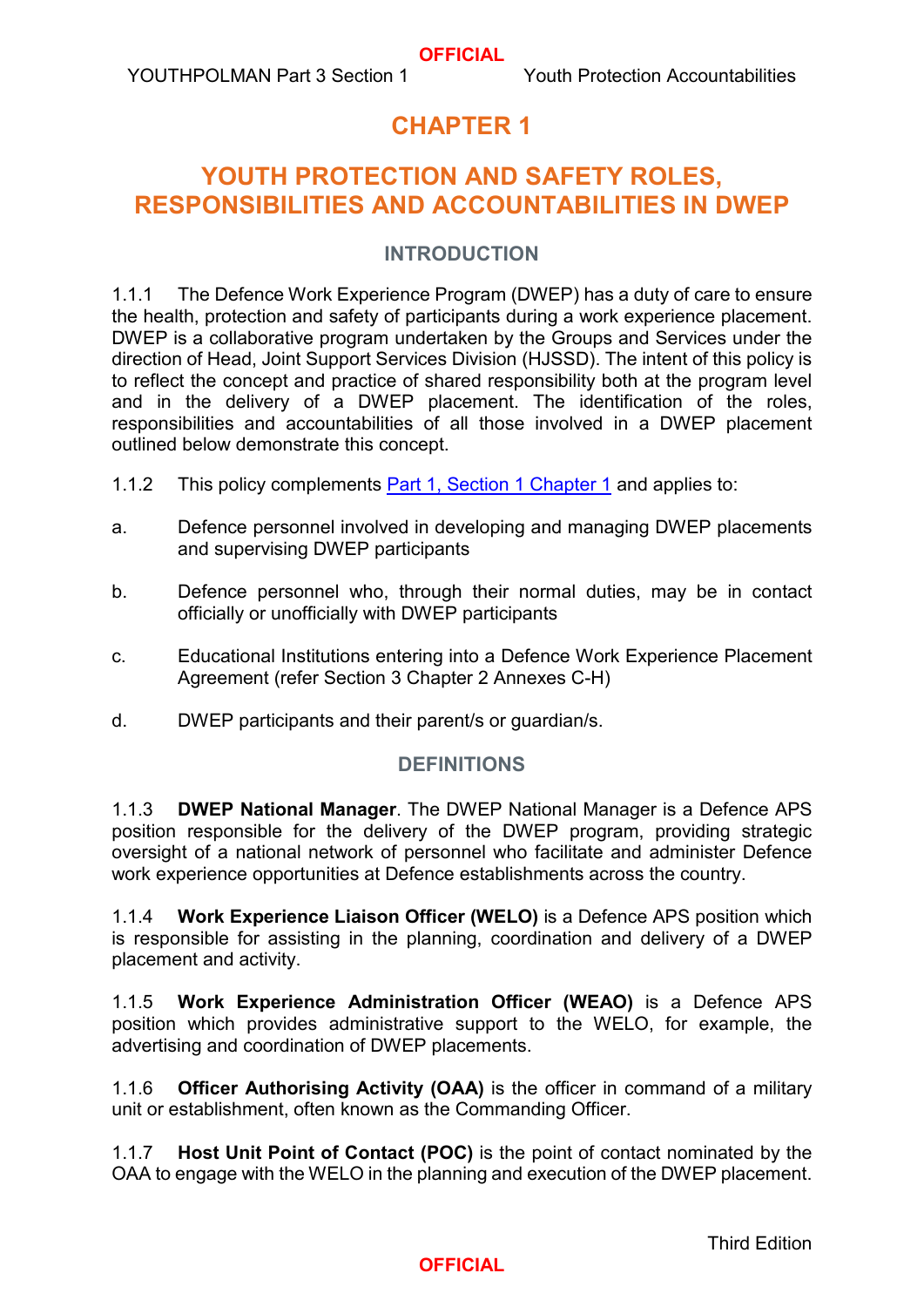$1 - 1 - 2$ 

The POC and the Person Conducting the Activity (PCA) can be the same person.

1.1.8 **Person Conducting the Activity (PCA)** is the primary interface with the youth participants and provides supervision of participants on a DWEP placement.

1.1.9 **Authorised Personnel** are nominated ADF, including Reserve members, and/or APS personnel allocated to support the PCA by providing supervision and engaging with youth during a DWEP placement.

# **POLICY INTENT**

1.1.10 DWEP is committed to taking all reasonably practicable steps to achieve Defence's vision for youth engagement as expressed in the Introduction to the Youth [Policy Manual.](https://www.defenceyouth.gov.au/media/1577/pages-from-jssd_out_2020_366-200706-publication-jssd-publication-youthpolman-introduction-and-part-1-unclas-4.pdf) This includes a commitment to:

a. meeting statutory obligations under the *Work Health and Safety Act 2011*

b. complying with the Commonwealth Child Safe Framework (CCSF), National Principles for Child Safe Organisations (NPCSO) and applicable legislation.

1.1.11 The intent of this policy is to ensure that roles, responsibilities and accountabilities for youth protection and safety in DWEP are defined and understood by all personnel to whom this policy applies.

1.1.12 The intent of this policy is to reflect the concept and practice of shared responsibility both at the program level and in the delivery of a placement. As a result, the WELO, PCO and/or the PCA are jointly responsible for the overall review, analysis and mitigation of all youth protection and youth safety factors, taking into consideration participants' age, maturity, fitness levels and risk tolerance.

# **POLICY**

1.1.13 Enterprise level youth protection roles, responsibilities and accountabilities are defined in [Part 1, Section 1 Chapter 1.](https://www.defenceyouth.gov.au/media/1556/1-sect1ch1-youth-protection-roles-responsibilities-and-accountabilities-bn16147775.pdf) Those responsibilities and accountabilities extend across all Defence Youth Programs including DWEP and are non-delegable.

# ROLE DESCRIPTION AND RESPONSIBILITIES

# 1.1.14 **DWEP National Manager**. The National Manager is responsible for:

- a. fostering a youth safe culture within the DWEP team and promoting that culture across hosting units/establishments, so that DWEP placements are conducted in youth safe environments
- b. managing and providing guidance and direction to WELOs and WEAOs to ensure DWEP personnel are aware of and accept their responsibilities for the health, protection and safety of youth participating in a DWEP placement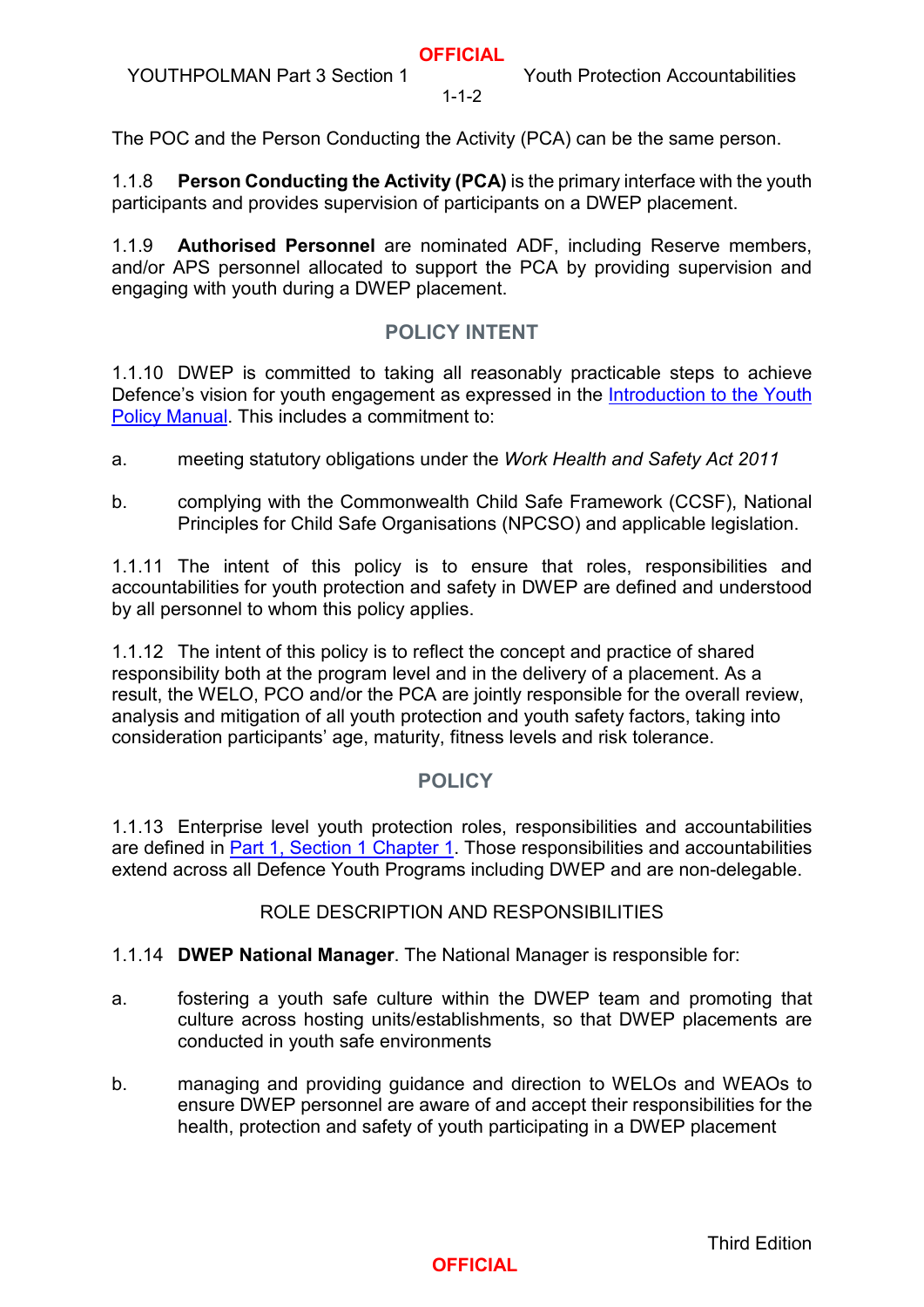YOUTHPOLMAN Part 3 Section 1 Youth Protection Accountabilities

 $1 - 1 - 3$ 

- c. completing an annual Program level Risk Assessment (refer Part 1, Section 3 Chapter 1 and Part 3, Section 3, Chapter 1
- d. ensuring all DWEP team members in Youth-related Work Positions:
	- (1) obtain and maintain Working With Children Check(s) (WWCC) and/or Working with Vulnerable People (WWVP) clearance(s) for the States and/or Territories relevant to their youth-related work in accordance with each relevant jurisdiction's requirements
	- (2) are aware of their obligation to advise Director Youth of any event or issue that impacts or could impact their current WWCC/WWVP clearance(s)
	- (3) sign and adhere to the [Defence Youth Safe Code of Conduct \(Adult\)](https://www.defenceyouth.gov.au/media/1597/section-2-chapter-2-annex-a-youth-safe-code-of-conduct-adult.pdf) and complete relevant youth protection training.
- e. ensuring outcomes of paragraph 1.1.14.d are recorded in PMKeyS and stored on the individual's personnel file in Objective.
- 1.1.15 **WELOs** are responsible for:
- a. ensuring all signatories to a Defence Work Experience Placement Agreement (the Agreement) have read, understood and adhere to the terms, conditions and obligations contained within the Agreement
- b. providing coordination, support and youth protection subject matter expertise to the OAA and other personnel during the planning and delivery of a work experience placement to ensure all activities are conducted in a youth safe manner, consistent with youth protection policies
- c. developing and coordinating DWEP placements in consultation with the OAA, the Host Unit POC and the PCA or Authorised Personnel, taking into account available resources, workloads and operational requirements
- d. liaising with the POC and/or the PCA and/or Authorised Personnel to complete and sign a DWEP Placement Risk Assessment ( Section 3 Chapter 1 Annex B). Once signed, the WELO must ensure all Risk Assessments are stored in Objective prior to the commencement of each placement
- e. providing the OAA with the Unit Guide (refer Annex A)
- f. accurately recording all relevant participant information on the Nominal Roll and providing a copy to the OAA in advance of a placement
- g. confirming the Mess manager receives notification of participants' food allergies and/or special dietary needs and that the POC and PCA are aware of participants' medical or health requirements in advance of the placement and that reasonable adjustments can be made. In some circumstances a

Third Edition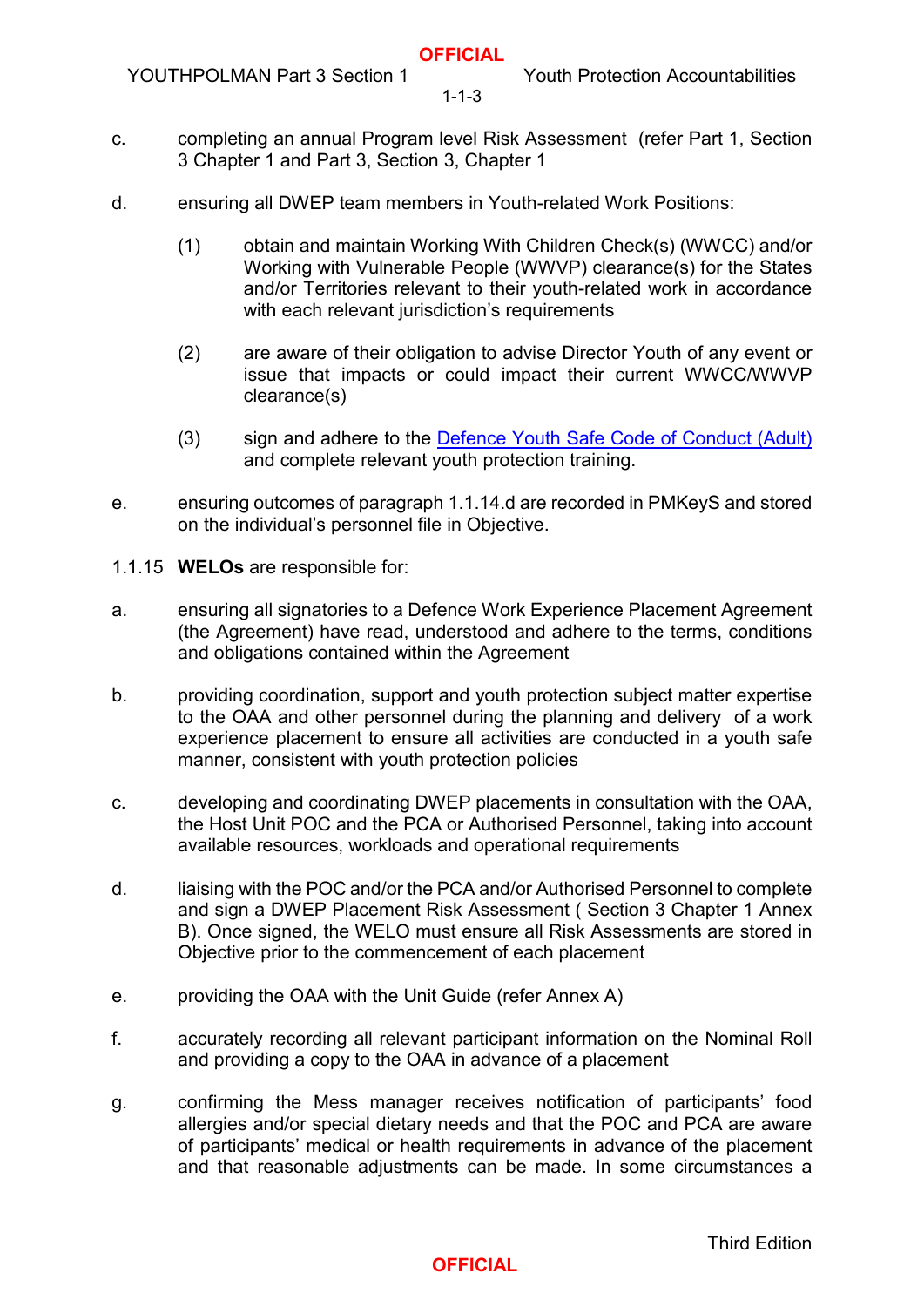YOUTHPOLMAN Part 3 Section 1 Youth Protection Accountabilities

 $1 - 1 - 4$ 

participant may be excluded from any or all of the placement if there is a likelihood that their medical condition would result in injury or illness. A risk based, case-by-case assessment will be undertaken

- h. completing a Post Activity Report in consultation with the POC and/or the PCA
- i. if requested, assisting the OAA, PCA and/or POC to manage a youth protection complaint or event/incident which occurs during a work experience placement
- j. providing advice and support to Authorised Personnel and any other unit/base personnel involved in a youth protection complaint or event/incident which occurs during a work experience placement.
- 1.1.16 **OAA**. The OAA has overarching responsibility for:
- a. the conduct of a work experience placement, which includes the protection and safety of youth during the placement
- b. extending the scope of their WHS roles, responsibilities and accountabilities to include youth protection
- c. approving work experience placements and associated activities to proceed
- d. nominating certain DWEP placement/activity roles and responsibilities (for example, POC/PCA), subject to the capacity and capability of the unit
- e. ensuring all Defence personnel engaging with DWEP participants are aware of their WHS/ youth protection responsibilities and comply with Defence youth policy
- f. ensuring Defence personnel who engage with youth during a DWEP placement have completed relevant youth protection training and (for overnight placements) have a current WWCC/ WWVP clearance
- g. reviewing and approving the DWEP Placement Risk Assessment, including associated activity-specific risk assessments
- h. managing any WHS or youth protection event/incident that occurs during a work experience placement in accordance with [Part 1, Section 3 Chapter 3](https://www.defenceyouth.gov.au/media/1621/7-sect3ch3-youth-protection-complaint-and-event-incident-management-bn16161968.pdf) (the WELO, PCA and/or PCO may provide assistance with this process as required).

1.1.17 **POC.** The POC is responsible for the timely and efficient flow of information and completed documentation between the hosting unit and the WELO.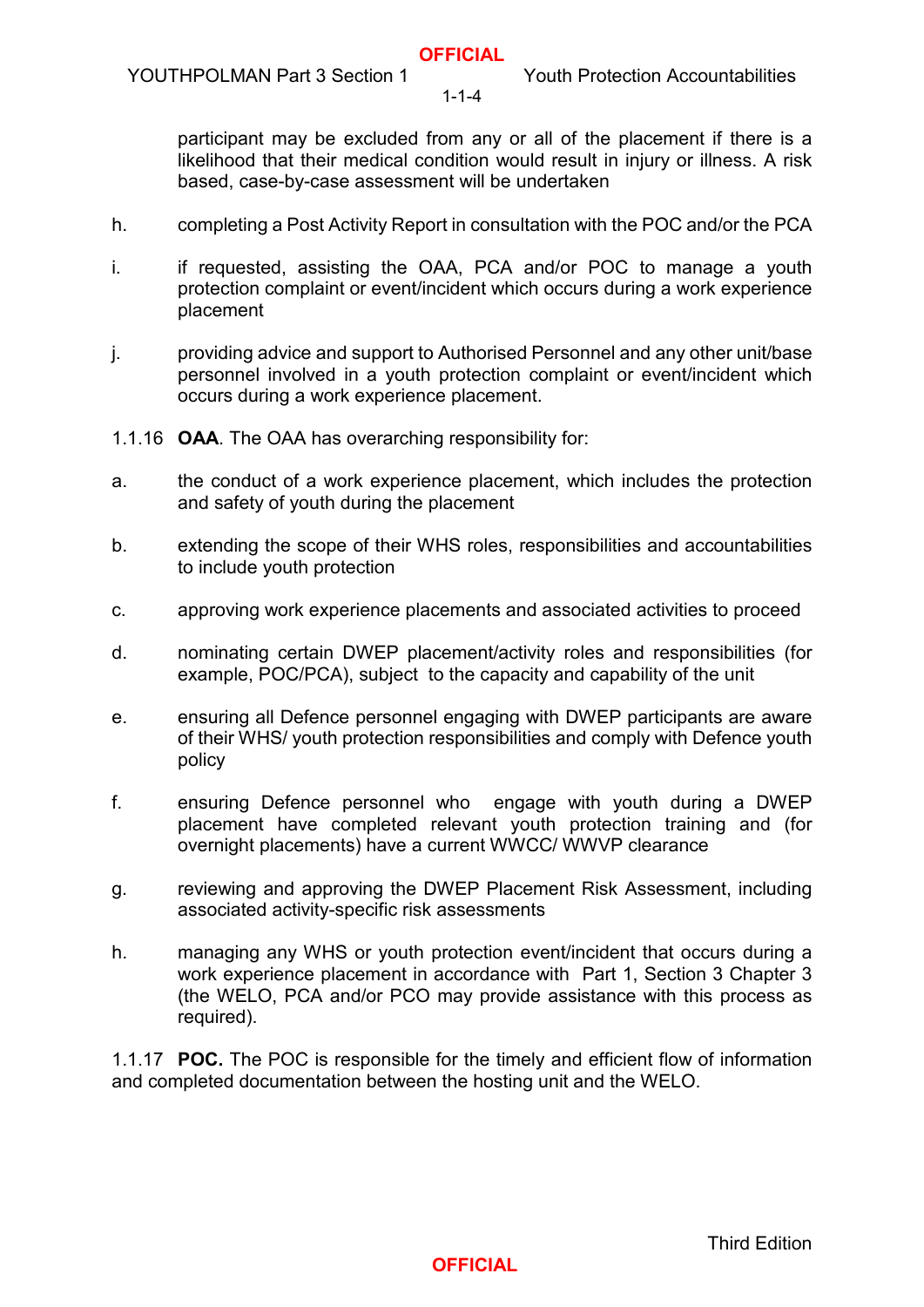$1 - 1 - 5$ 

- 1.1.18 **PCA.** The PCA is responsible for:
- a. obtaining the Nominal Roll from the WELO, confirming that participants' medical conditions or dietary requirements have been communicated to relevant areas on the base/ unit and confirming participant needs are, as reasonably practicable, being met during the placement
- b. providing participants with a site-specific induction briefing at the commencement of the placement in accordance with the Induction Checklist in the Unit Guide and base instructions and processes
- c. completing Youth Protection Training Levels 1 (Awareness) and 2 (Supervisor) training, signing a Youth Safe Code of Conduct (Adult) and (for overnight placements) have current WWCC/ WWVP clearance
- d. ensuring that Authorised Personnel assisting with any DWEP activity act in a manner which reflect Defence values and community expectations when engaging with youth participants
- e. assisting any participant wishing to make a complaint or report a youth protection event or incident, including but not limited to inappropriate or unacceptable behaviour
- f. the initial reporting of a youth protection complaint or event/ incident to the unit chain of command in accordance with unit reporting processes and procedures [\(Part 1, Section 3 Chapter 3\)](https://www.defenceyouth.gov.au/media/1621/7-sect3ch3-youth-protection-complaint-and-event-incident-management-bn16161968.pdf) and assisting the OAA to manage a youth protection event/incident.

1.1.19 **Authorised Personnel**. Authorised Personnel may be nominated by the OAA or the DWEP team to support the PCA to provide supervision and engage with youth during the placement. Authorised Personnel must have completed Level 1 Youth Protection Awareness training, signed a Youth Safe Code of Conduct (Adult) and, if supervising an overnight activity, have a current WWCC/ WWVP clearance.

1.1.20 DWEP, through HJSSD, takes its youth safety and youth protection responsibilities seriously. Responsibility for youth safety, which is undertaken in a WHS and youth protection context during a DWEP placement, is shared between the host unit/ base and DWEP. To maximise a safe placement environment, DWEP will provide support to a unit on its youth safety responsibilities in the planning and conduct of a placement/activity. The diagram in Annex A illustrates the hierarchy of roles and responsibilities for youth safety and youth protection in DWEP. It specifies the roles with shared responsibility and those which are specific to the OAA or PCA when a placement/activity is being conducted. This will encompass the dual requirements of youth safety (WHS) and youth protection.

1.1.21 In addition to the roles identified above, educational institutions, parents/ guardians and DWEP participants themselves have a responsibility to contribute to ensuring and maintaining the safety and protection of youth during a placement.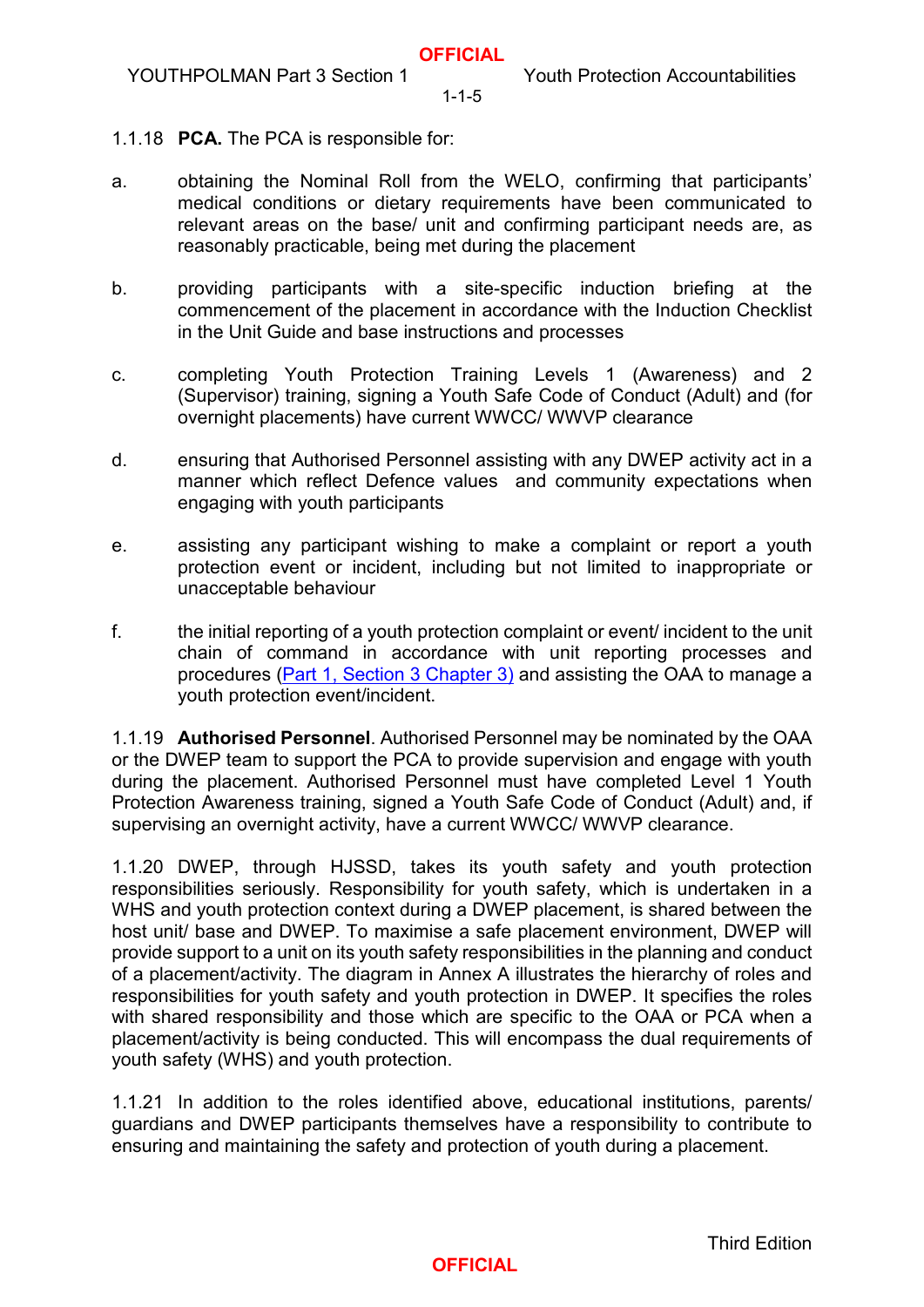1-1-6

1.1.22 **Educational Institution (EI).** The EI is an entity which supports a DWEP placement. The EI is responsible for:

- a. completing a Defence Work Experience Placement Agreement which contains accurate participant information, including the participant's medical and behavioural information and parent/ guardian contact information
- b. providing the WELO with details of a nominated EI point of contact prior to the commencement of the placement
- c. submitting the EI's Insurance Certificate of Currency
- d. ensuring that a correctly completed and signed Defence Work Experience Placement Agreement is returned to the WELO by the due date
- e. where appropriate, advising the WELO that the EI's insurance will not cover participation in a work experience placement.

1.1.23 **Parents/Guardians**. Parents/guardians of participants under 18 years of age are responsible for:

- a. reading, completing and signing the Defence Work Experience Placement Agreement (Participant Under 18 Years)
- b. providing the EI with accurate and current participant information in the signed Defence Work Experience Placement Agreement, including contact information, participant's medical, dietary and behavioural information and participant's acknowledgement and agreement
- c. immediately informing the WELO (through the EI) of any changes to the information previously provided, preferably before the placement commences
- d. providing alternative food options (for participants with severe allergies and dietary requirements)
- e. advising the EI of any activity types in the placement that they do not wish their child to participate in or that the child is unable to participate in.
- 1.1.24 **DWEP participants.** DWEP participants are responsible for:
- a. reading, completing and signing the Defence Work Experience Placement Agreement and returning it to the WELO by the due date
- b. reading, signing and complying with the DWEP Participant Code of Conduct throughout the work experience placement
- c. immediately informing the WELO and the EI of any illness or absence affecting their participation during the DWEP placement.